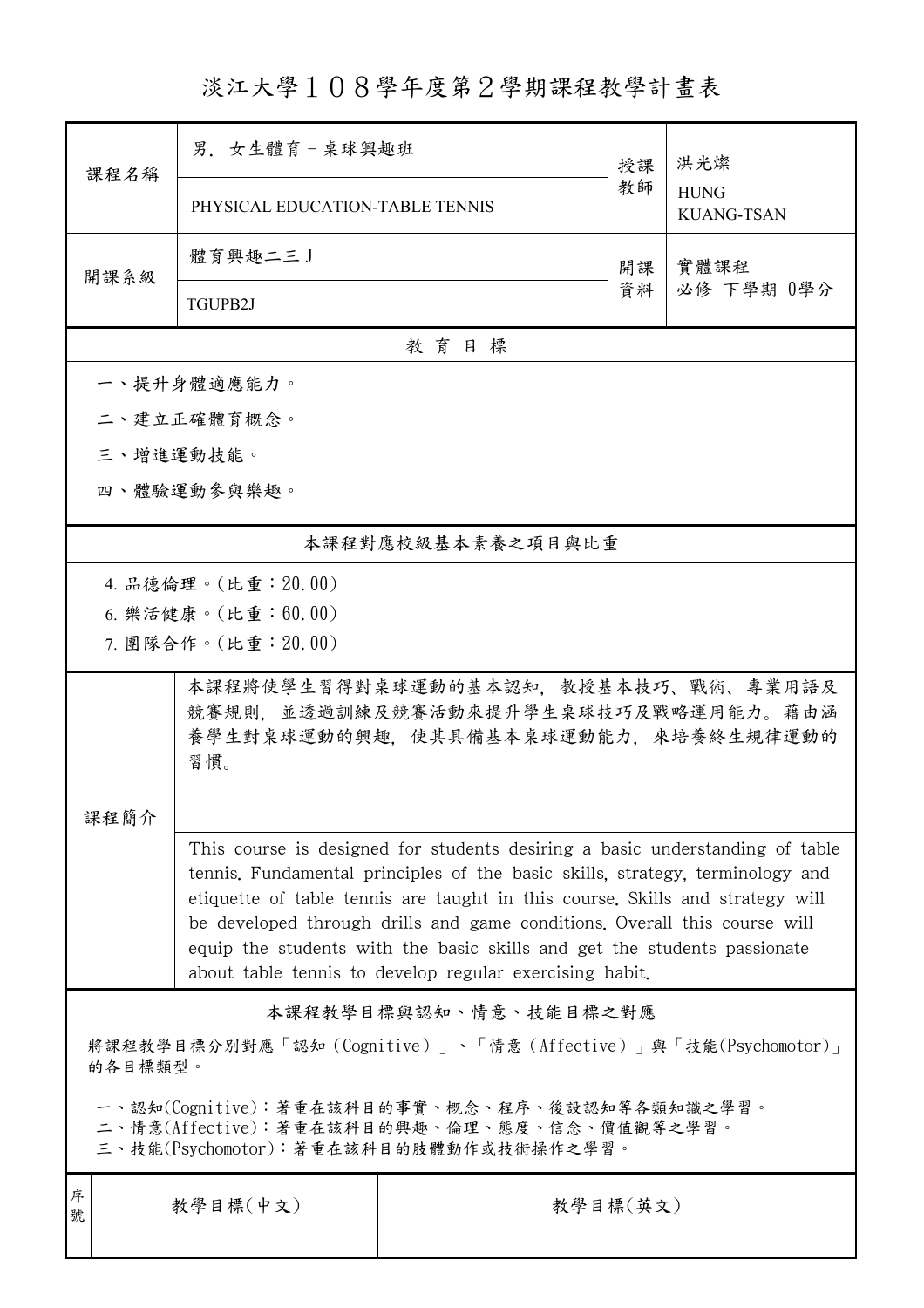| $\mathbf{1}$   | 瞭解桌球運動的各種擊球技術。                |                        |            | Demonstrate understanding of the various techniques<br>of table tennis.                                     |         |  |  |  |
|----------------|-------------------------------|------------------------|------------|-------------------------------------------------------------------------------------------------------------|---------|--|--|--|
| $\overline{2}$ | 做出正確有效的桌球擊球動作                 |                        |            | Demonstrate effective and correct table tennis skills                                                       |         |  |  |  |
| 3              | 展現精熟的桌球基本技巧、擊球技<br>術及競賽能力     |                        |            | Demonstrate proficiency in basic technical, alliance<br>technical and competition capacity of table tennis. |         |  |  |  |
| $\overline{4}$ | 瞭解桌球比賽規則及戰略運用                 |                        |            | Demonstrate understanding of the rules and<br>strategies of table tennis                                    |         |  |  |  |
| 5              | 展現運動員精神及競賽禮儀                  |                        |            | Display a high level of sportsmanship and game<br>etiquette                                                 |         |  |  |  |
| 6              | 發展運動欣賞能力                      |                        |            | To develop ability of sports appreciation.                                                                  |         |  |  |  |
|                | 教學目標之目標類型、核心能力、基本素養教學方法與評量方式  |                        |            |                                                                                                             |         |  |  |  |
| 序號             | 目標類型                          | 院、系 $(\kappa)$<br>核心能力 | 校級<br>基本素養 | 教學方法                                                                                                        | 評量方式    |  |  |  |
| 1              | 認知                            |                        | 467        | 講述                                                                                                          | 測驗、活動參與 |  |  |  |
| $\overline{2}$ | 技能                            |                        | 467        | 講述                                                                                                          | 測驗、活動參與 |  |  |  |
| 3              | 技能                            |                        | 467        | 講述                                                                                                          | 測驗、活動參與 |  |  |  |
| $\overline{4}$ | 認知                            |                        | 467        | 講述                                                                                                          | 測驗、活動參與 |  |  |  |
| 5              | 情意                            |                        | 467        | 講述                                                                                                          | 測驗、活動參與 |  |  |  |
| 6              | 情意                            |                        | 467        | 講述                                                                                                          | 測驗、活動參與 |  |  |  |
|                |                               |                        |            | 授課進度表                                                                                                       |         |  |  |  |
| 週次             | 日期起訖                          |                        |            | 内 容 (Subject/Topics)                                                                                        | 備註      |  |  |  |
| 1              | $109/03/02$ ~<br>109/03/08    | 1.課程介紹2.球感練習3.反手推球     |            |                                                                                                             |         |  |  |  |
| $\overline{2}$ | $109/03/09$ ~<br>109/03/15    | 1.正手平擊球                |            |                                                                                                             |         |  |  |  |
| 3              | $109/03/16$ ~<br>109/03/22    | 1.發上旋球                 |            |                                                                                                             | 分組      |  |  |  |
| 4              | $109/03/23$ ~<br>109/03/29    | 1.移位步伐(一)              |            |                                                                                                             |         |  |  |  |
| 5              | $109/03/30$ ~<br>109/04/05    | 1.移位步伐(二)              |            |                                                                                                             |         |  |  |  |
| 6              | $109/04/06 \sim$<br>109/04/12 | 1.正手殺球(一)              |            |                                                                                                             |         |  |  |  |
| 7              | $109/04/13$ ~<br>109/04/19    | 1.正手殺球(二)              |            |                                                                                                             |         |  |  |  |
| 8              | $109/04/20$ ~<br>109/04/26    | 1.比賽規則、實務              |            |                                                                                                             |         |  |  |  |
| 9              | $109/04/27$ ~<br>109/05/03    | 期中考試週                  |            |                                                                                                             |         |  |  |  |
| 10             | $109/05/04$ ~<br>109/05/10    | 2.比賽規則、實務              |            |                                                                                                             |         |  |  |  |
| 11             | $109/05/11$ ~<br>109/05/17    | 1.側旋球2.接發球             |            |                                                                                                             |         |  |  |  |